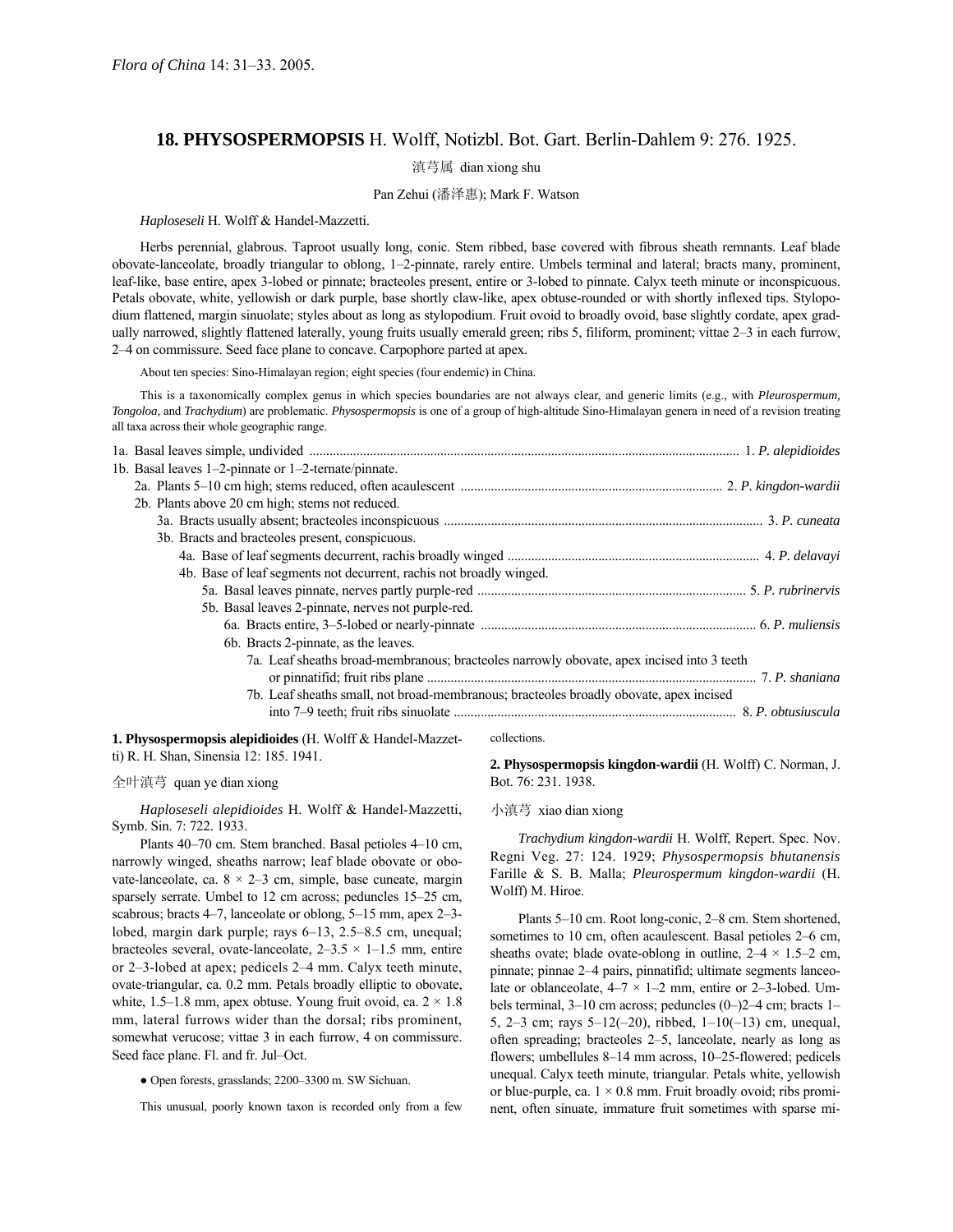nute warts; vittae 2-3 in each furrow, 4-6 on commissure. Seed 紫脉滇芎 zi mai dian xiong face slightly concave. Fl. Jul–Sep, fr. Aug–Nov. *Trachydium rubrinerve* Franchet, Bull. Soc. Philom. Paris,

Forests, grassy meadows, damp marshes; 2700-4800 m. SE Xizang, NW Yunnan [Bhutan, Nepal, Sikkim].

The distinction between this and other dwarf, high-altitude species in the Himalayan region is a continuing problem; see also *Pleurospermum nanum* and *Trachydium*.

**3. Physospermopsis cuneata** H. Wolff, Repert. Spec. Nov. Regni Veg. 27: 126. 1929.

## 楔叶滇芎 xie ye dian xiong

*Sinodielsia cuneata* (H. Wolff) Pimenov & Kljuykov.

Plants 30-40 cm. Root stout, long-conic. Stem slender, ribbed, a little branched above. Basal petioles 6-15 cm, flattened, sheaths short, narrow; blade broadly rhombic-ovate in outline, ternate/pinnate; pinnae 3-parted; ultimate segments oblong,  $8-15 \times 2-5$  mm, apex 2-5-lobed, base cuneate, slightly decurrent. Umbels terminal, ca. 2-4.5 cm across; peduncles 5-10 cm; bracts often absent, rarely 1, ovate,  $1-1.2$  cm; rays  $5-6$ , slender,  $2-4$  cm, unequal; bracteoles  $4-6$ , linear, shorter than pedicels; umbellules 8-15-flowered. Calyx teeth triangularovate, to 0.5 mm. Petals white, ca.  $1.3 \times 1$  mm, midvein conspicuous, apex obtuse. Young fruit broadly ovoid, ca.  $2 \times 2$ mm, mature fruit unknown. Fl. and fr. Oct–Dec.

● Open grasslands; 3300–3400 m. Sichuan, Yunnan.

This species is unusual within the genus by the lack of conspicuous bracts and bracteoles. However, it is a poorly known taxon, recorded only from a few collections. The generic assignment is therefore tentative pending further study, as the species may be better placed in *Tongoloa* or, if recognized, *Sinodielsia*.

**4. Physospermopsis delavayi** (Franchet) H. Wolff, Notizbl. Bot. Gart. Berlin-Dahlem 9: 278. 1925.

#### 滇芎 dian xiong

*Arracacia delavayi* Franchet, Bull. Soc. Philom. Paris, sÈr. 8, 6: 115. 1894; *Pleurospermum delavayi* (Franchet) M. Hiroe.

above. Basal petioles 4–7.5 cm, winged, sheaths narrow-oblong; blade triangular or ovate-oblong in outline,  $3.5-8 \times 2.5$ 6.5 cm, pinnate/pinnatifid, rachis conspicuously winged; ultimate segments obovate to obovate-orbicular,  $2-3 \times 1-2.5$  cm, base decurrent, margin incised-serrate, often 3-lobed, the central lobe larger than the laterals. Leaves reduced upwards. Umbels 1.5–8 cm across; peduncles 7–20 cm; bracts 4–5, leaf-like, 7–13 mm, apex usually 2–3-lobed, purple-green; rays  $5-11$ , 1– 5.5 cm; bracteoles 3–4, ovate-lanceolate or oblanceolate,  $4-6 \times$ ca. 2 mm, entire or 3-lobed; umbellules  $6-12$  mm across,  $7-14$ flowered; pedicels 3–5 mm. Calyx teeth suborbicular or ovatetriangular, ca. 0.2 mm. Petals white, 2-2.2 mm. Fruit broadly ovoid,  $2-3.5 \times 2.5-4$  mm; ribs filiform, somewhat sinuate; vittae 2 in each dorsal furrow, 3 in each lateral furrow, 4 on commissure. Seed face concave. Fl. May–Aug, fr. Jul–Sep.

• Open grasslands; 2800–3900 m. Sichuan, Yunnan.

**5. Physospermopsis rubrinervis** (Franchet) C. Norman, J. Bot. 76: 231. 1938.

sÈr. 8, 6: 112. 1894; *Physospermopsis muktinathensis* Farille & S. B. Malla; *Pleurospermum rubrinerve* (Franchet) M. Hiroe.

Plants 35–50 cm. Root stout, long-conic. Stem dark purple, little branched above. Basal petioles 5.5–9 cm, sheaths ovate and membranous; blade ovate to broadly ovate in outline,  $3.5-5 \times 3-4$  cm, pinnate; ultimate segments ovate or rhombic,  $1.5-2.5 \times 1-1.5$  cm, base cuneate, margin coarsely incisedtoothed or lobed, nerves partly purple-red. Leaves reduced upwards. Umbels 5–15 cm across; peduncles 6–23 cm; bracts 2– 5, obovate-lanceolate, leaf-like, apex pinnate; rays 9–14, unequal; bracteoles 3–4, margin purple-red, nearly as long as flowers; umbellules 9-25-flowered, pedicels 2-4 mm. Calyx teeth small, triangular. Petals white, margin purple-red, ca. 0.8 mm. Fruit broadly ovoid, ca.  $3 \times 3$  mm. Seed face concave. Fl. and fr. Aug-Oct.

Open grasslands; 3200-4800 m. SW Sichuan, Yunnan [NE India, Nepal].

**6. Physospermopsis muliensis** R. H. Shan & S. L. Liou in R. H. Shan & M. L. Sheh, Fl. Reipubl. Popularis Sin. 55(1): 297. 1979.

## 木里滇芎 mu li dian xiong

Plants 20-30 cm. Root long-conic. Stem branched. Basal and lower petioles 5–9 cm, narrowly winged, sheaths narrow; blade ovate-oblong in outline,  $3-4 \times 2.5-3$  cm, 2-pinnate/pinnatifid; pinnae 3–5 pairs, ovate to long-ovate,  $1-2 \times 0.7-1$  cm, margin pinnatisect. Leaves reduced upwards. Umbels 3-8 cm across; peduncle 10-15 cm; bracts 5-6, 1.5-2  $\times$  0.2-0.7 cm, leaf-like, entire or apex 2-3-toothed to somewhat pinnatifid; rays  $10-15$ , up to 5 cm, unequal; bracteoles  $3-4$ , lanceolate, nearly as long as pedicels, entire, rarely 2-3-toothed; umbellules 9-20-flowered. Calyx teeth minute. Petals white. Fruit broadly ovoid or ovoid,  $1.5-2 \times 1.8-2$  mm, ribs filiform, sparse scattered warts, especially on ribs; vittae 3 in each furrow, 4 on commissure. Seed face plane. Fl. and Fr. Sep-Oct.

Plants 55–75 cm. Root stout, long-conic. Stem branched • Open grasslands; 3100–4000 m. SW Sichuan, NW Yunnan.

**7. Physospermopsis shaniana** C. Y. Wu & F. T. Pu in W. T. Wang & S. G. Wu, Vasc. Pl. Hengduan Mts. 1: 1285. 1993.

## 丽江滇芎 li jiang dian xiong

*Trachydium forrestii* Diels, Notes Roy. Bot. Gard. Edinburgh 5: 291. 1912; *Physospermopsis dielsii* Pimenov & Kljuykov, nom. illeg. superfl.; *P. forrestii* (Diels) C. Norman (1938), not Fedde ex H. Wolff (1929); *Pleurospermum forrestii* (Diels) M. Hiroe.

Plants 15-30 cm. Taproot long-conic. Stem reduced, branched at base, branches longer than the main stem. Basal petioles 4–9 cm, sheaths broad; blade ovate-oblong in outline,  $3-5 \times 2-3.5$  cm, 2-pinnate/pinnatifid; pinnae subsessile,  $3-5$ pairs, ovate or broad-ovate,  $1.5-2 \times 1-1.5$  cm, margin pinnatifid; ultimate segments entire or  $2-3$ -toothed. Leaves reduced upwards. Umbels  $2-13$  cm across; peduncles  $7-16$  cm; bracts 3-5, leaf-like, 2-pinnate, apex pinnate; rays  $9-13$ ,  $(1-)3-7$  cm, ascending-spreading; bracteoles  $2-5$ , ovate oblong to ovate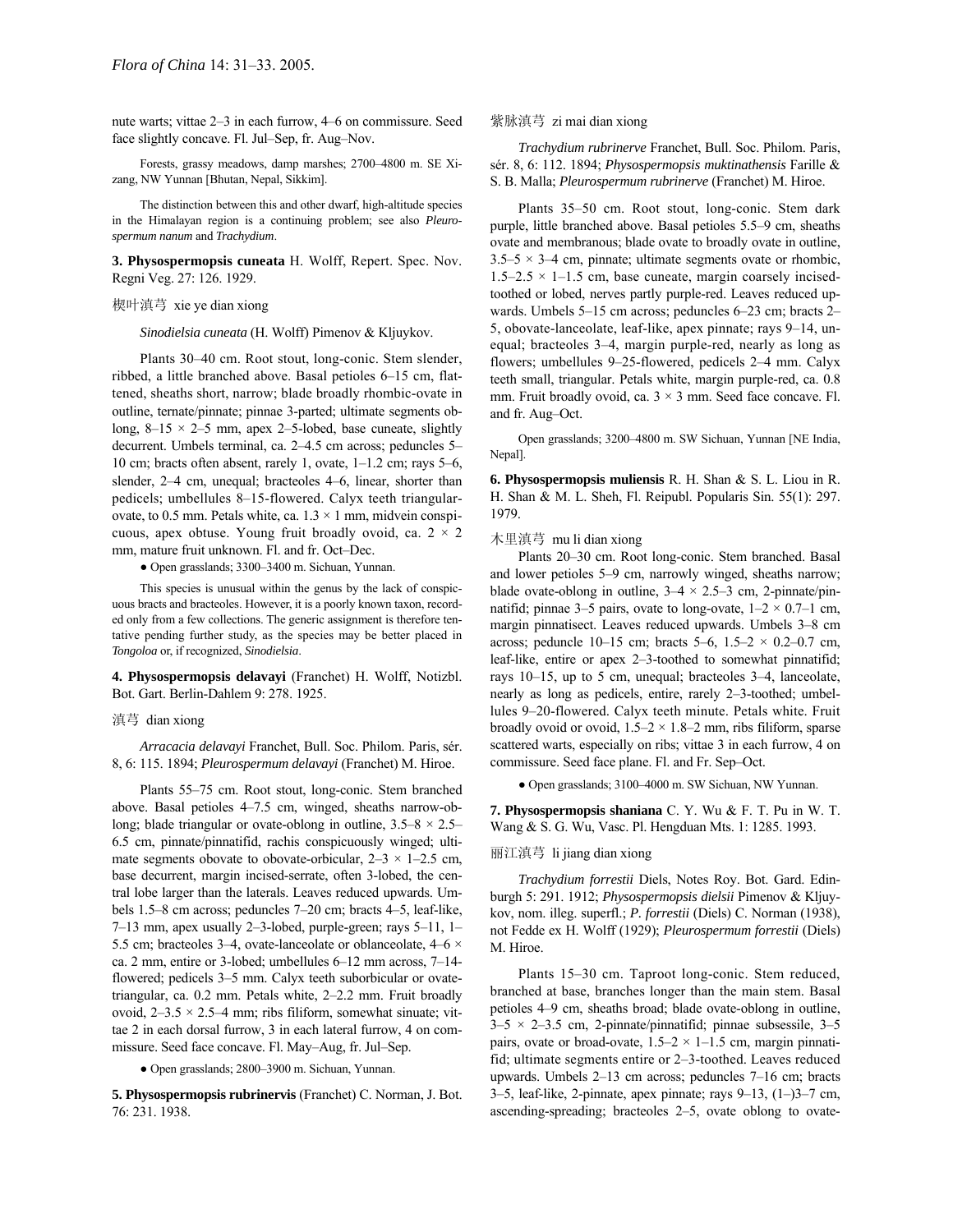lanceolate, as long as or exceeding the flowers, often 3-toothed; pedicels 9–13. Calyx teeth minute. Petals white,  $1.2-1.5 \times 1$ –

1.2 mm. Fruit broadly ovoid,  $2.5-3.5 \times 2-2.5$  mm, base truncate or slightly cordate. Seed face concave. Fl. and fr. Jul-Aug.

Grassy slopes; 2900-4500 m. Sichuan, Xizang, Yunnan [Myanmar].

**8. Physospermopsis obtusiuscula** (Wallich ex de Candolle) C. Norman, J. Bot. 76: 231. 1938.

## 波棱滇芎 bo leng dian xiong

*Hymenolaena obtusiuscula* Wallich ex de Candolle, Prodr. 4: 246. 1830; *Physospermopsis farillei* P. K. Mukherjee & Constance; *P. hirsutula* (C. B. Clarke) Farille; *Pleurospermum obtusiusculum* (Wallich ex de Candolle) M. Hiroe; *Trachydium hirsutulum* C. B. Clarke; *T. obtusiusculum* (Wallich ex de Candolle) C. B. Clarke; *T. obtusiusculum* var. *strictum* C. B. Clarke.

Plants 15–45 cm, sometimes flushed red.Root short, thickened. Stem dark purple-green, simple, occasionally branched at base. Leaves petiolate; petioles 3-4 cm, sheaths small; blade ovate in outline, 4-5 cm, 2-pinnate; pinnae ovate, ca. 1.5 cm, margin pinnatifid; ultimate segments narrowly elliptic,  $2-3 \times 1-$ 2 mm. Primary umbels  $5-18$  cm across; peduncles  $9-18$  cm; bracts 4–6, leaf-like, 2-pinnate; rays purple,  $14–17$ ,  $2.5–14$  cm, unequal, becoming erect in fruit; bracteoles  $3-4$ , broadly obovate, slightly longer than flowers, 6–9-toothed at apex; umbellules 7–12-flowered. Calyx teeth minute. Fruit ovoid to broadly ovoid,  $2.5-3.2 \times 1.5-1.8$  mm; ribs narrowly winged, sinuolate; vittae 2 in each furrow, 4 on commissure. Seed face plane. Fl. and fr. Aug-Sep.

Forests, grasslands; 3900–4300 m. Sichuan, Xizang, Yunnan [Bhutan, NE India, Nepal, Sikkim].

This is a widespread species with complex morphological variation. Distinction between this species and *Physospermopsis shaniana* is not always straightforward.